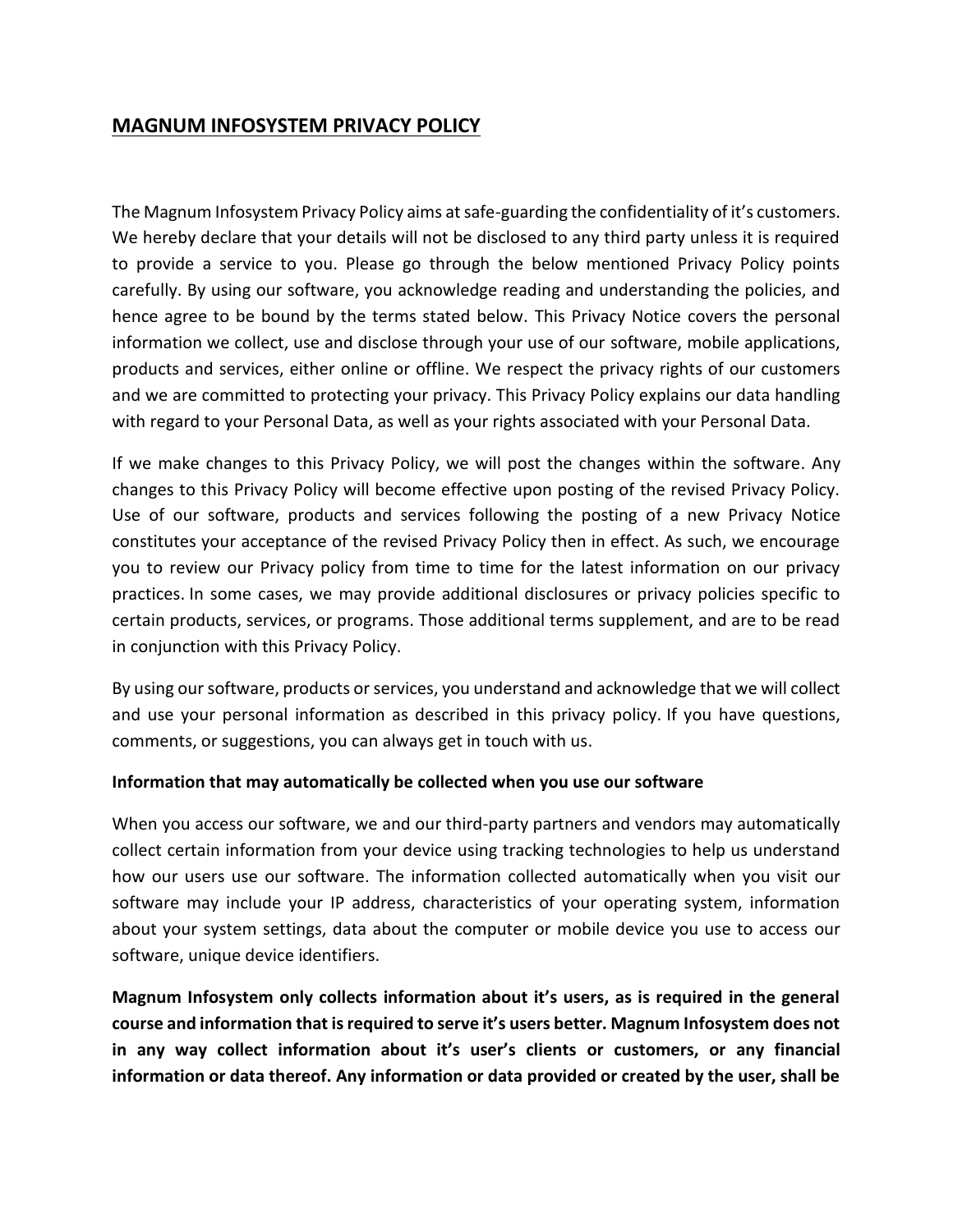**retained for the purpose of use in the software and shall not be used outside the scope of the software.**

#### **How information may be used**

- To enable you to use Magnum Infosystem Services .
- To provide, maintain, improve and promote Magnum Infosystem services.
- To provide customer services.
- To communicate with you, including responding to your queries, comments and requests, give you the information about the services and features.
- To better understand your needs and interests.
- To analyze trends, usage, and activities in connection with Magnum Infosystem Services.
- To prevent fraudulent transaction, unauthorized and illegal transaction to Magnum Infosystem Services.
- To transfer your information during the time of sales.
- To notify you, for sending updates and alerts.

### **Security**

**a.** We use reasonable administrative, technical, personnel, and physical measures (a) to safeguard Personal Data against loss, theft, unauthorized use, disclosure, or modification; and (b) to ensure the integrity of your Personal Data. To help us protect your privacy, you should maintain the secrecy of any logon IDs and passwords, Member numbers, or other identifiers or credentials you may have set up or were provided with in connection with your participation in or use of our software or services.

As you may be aware, there is no completely secure method of transmitting or storing data. Although their physical characteristics are different, postal mail, telephone calls, text messages, faxes and transmissions over the Internet or wireless networks all present possibilities of loss, misrouting, interception and misuse of the data that is transmitted. If you have reason to believe that any account with us is no longer secure, you must immediately contact us.

We try to strike a balance between the security of your data and your convenience. As a result, we may sometimes use a method of communication that is less secure than a less convenient alternative. For example, but not limitation, we may send you an e-mail or a text message in unencrypted form (i.e. instantly readable) because many of our customers are unable to access encrypted (i.e. coded) e-mail or messages. This means that our message, if misrouted or intercepted, could be read more easily than encrypted messages. Such messages may contain Personal Data. Please do not include confidential information, such as your credit card number